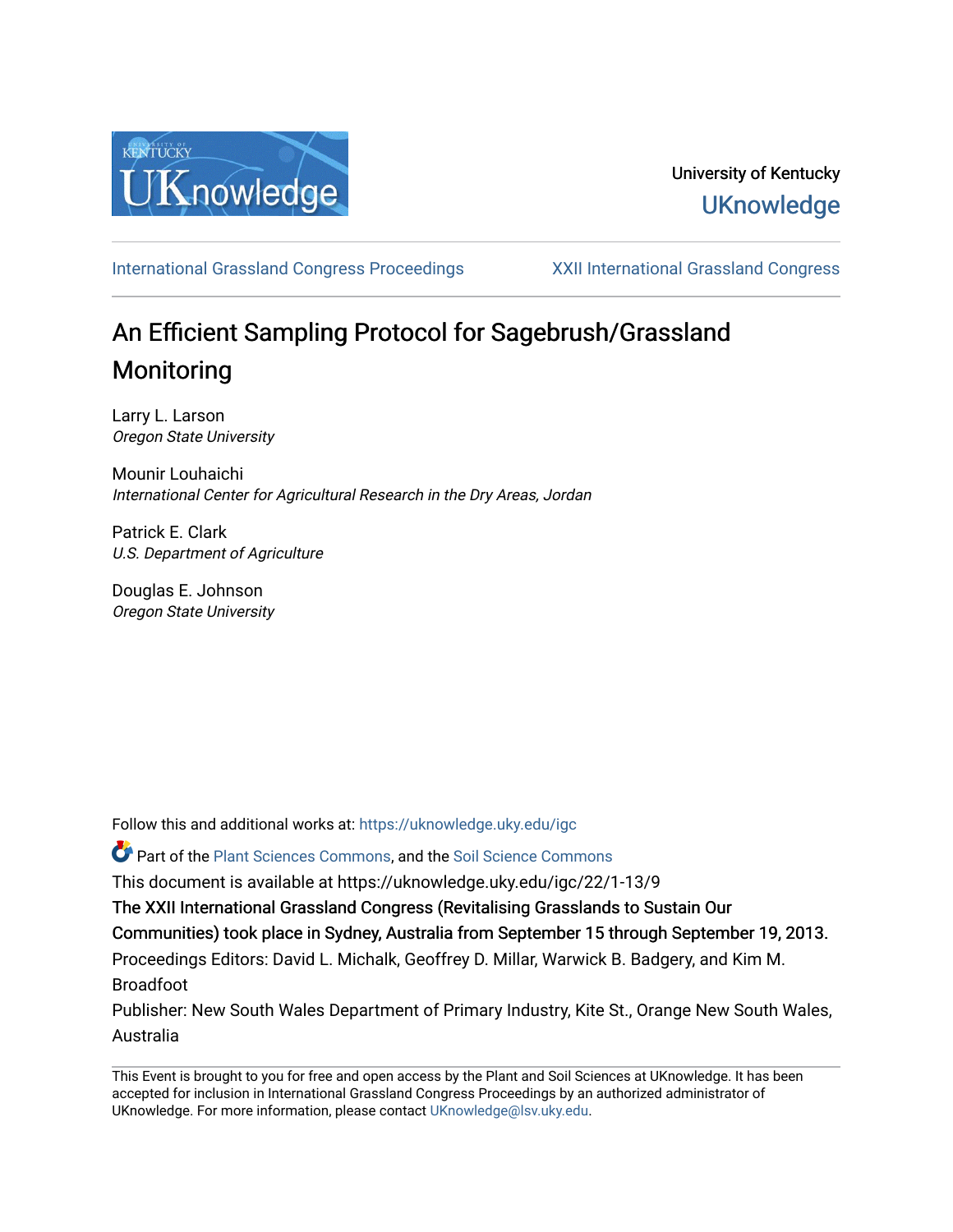## An efficient sampling protocol for sagebrush/grassland monitoring

*Larry L Larson A, Mounir Louhaichi B, Patrick E Clark C and Douglas E Johnson D* 

A Department of Rangeland Ecology and Management, Oregon State University, Oregon, USA B International Center for Agricultural Research in the Dry Areas (ICARDA), Amman, Jordan C USDA/ARS. Boise, Idaho, USA

D Department of Rangeland Ecology and Management, Oregon State University, Oregon, USA Contact email: llarson@eou.edu

**Keywords:** Random sampling, digital photography, GPS unit, protocol.

### **Introduction**

Rangeland scientists and quantitative ecologists have developed numerous methods and monitoring techniques that can be used for vegetation sampling (Barbour *et al*. 1987). The methods used to position samples (transects, quadrats, lines, and points) vary and can be classed as selective, capricious, systematic, or random. One of the prerequisites for valid statistical inference is that samples are taken randomly. A random sampling procedure implies that all elements or units of the population being studied have an equal chance of being represented in the sample. It also implies that selection of an element or unit does not influence the chance of other units being sampled. Data that is collected using random sampling procedures can be used to compare attributes of different populations or sites such as vegetative cover, density, production, growth rates, etc. This paper suggests a random sampling protocol that can be easily applied in the field for sagebrush/grassland monitoring.

### **Material and Methods**

Our protocols typically employ a monopod or pole with a mounting head which allows us to point a digital camera vertically downward from a fixed height (Louhaichi *et al*. 2010). Also attached next to the camera is a continuously recording (1 Hz) WAAS enabled GPS unit (Fig. 1). This combination of instruments allows us to take highresolution, vertical images from between 1.5 m and 5.0 m above the sample plot (Booth *et al*. 2004). The higher the camera, the larger the ground coverage and coarser the resolution. Advances in digital imaging technologies have compensated for the loss of resolution and modern cameras have sensors that can capture images with a pixel count of 5784 x 3861, which translates to a ground pixel resolution of 1mm for an image covering 5.78 by 3.86 m. The height, species list, and reference photos are completed in field using a pre-determined sampling pattern for each ecological site (Fig. 2 and 3).

The data collection process can be divided into a series of steps in two operations: field (Fig. 4) and office (Fig. 5).

## **Results and Discussion**

Since photographs can be taken quickly, many quadrats can be photographically sampled during a workday. It is not



**Figure 1. Digital charting apparatus.**



**Figure 2. Landscape photo is taken (left) then reference photographs are taken of plants that are identifiable (right).**

• From the Reference Location Sample in the Following Pattern with 10 Photos per Line



**Figure 3. Sampling pattern used within an ecological site.**